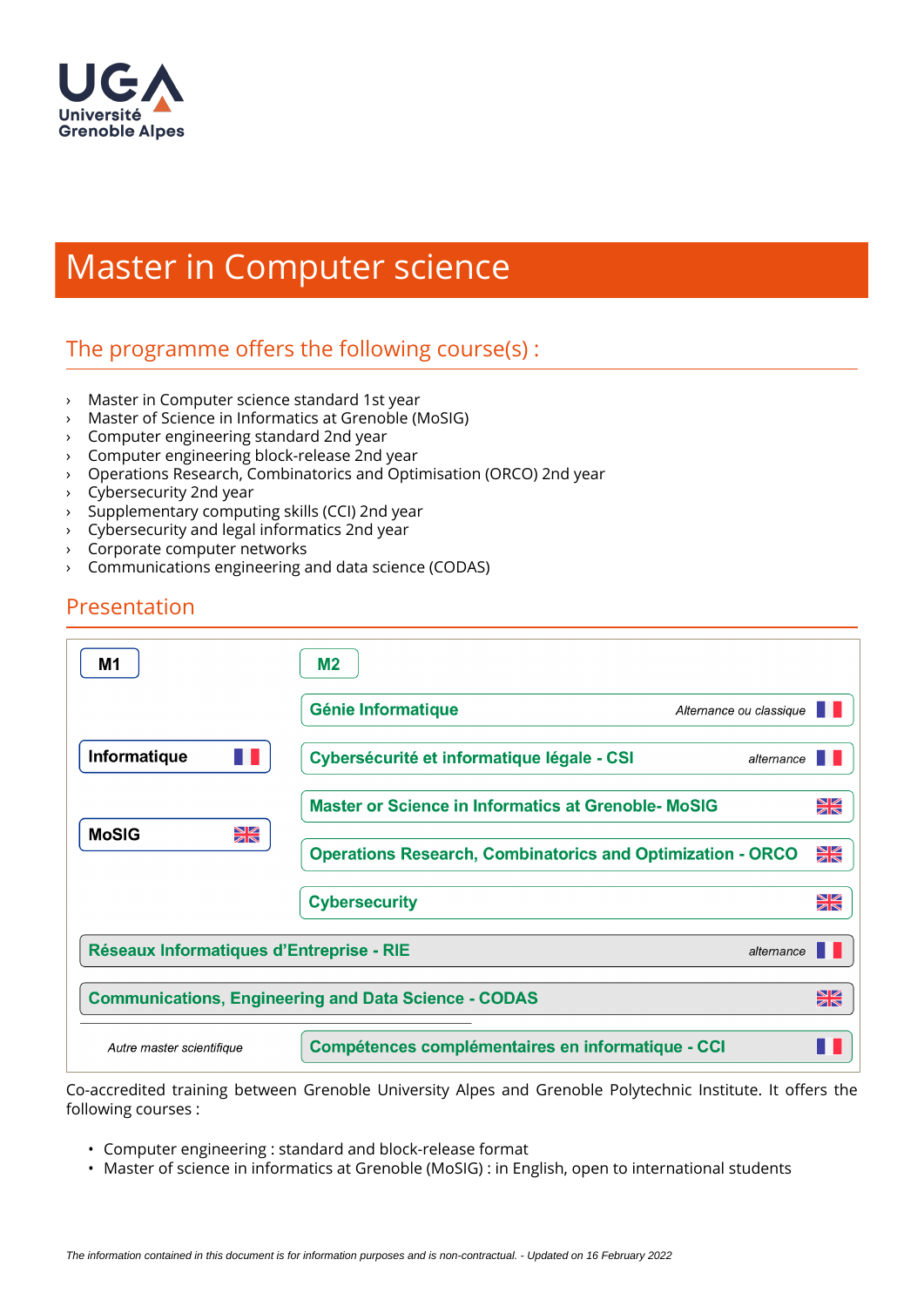

• Operations research, combinatorics and optimization (ORCO) : core with Mathematics and applications program

• Cybersecurity (CS) : in English, open to international students, core with Mathematics and applications program

• Supplementary computing skills : intended for students having completed a first year master's from a scientific discipline other than computing, dual competences

• [Corporate computer network](http://ensimag.grenoble-inp.fr/fr/formation/reseaux-informatiques-d-entreprise) : alternatively accessible (apprenticeship) or in-service training: this course is offered by Grenoble INP

• Communications engineering and data science

This training is part of the regional dynamic of research through the ARCs (Academic research communities) in the Rhône-Alpes region : master's students obtain funding to pursue their thesis studies. Only the Computer engineering course is also offered in the block-release format. The MoSIG (first and second year), CS, and ORCO courses are co-accredited with Grenoble Institute of Technology. Students are enrolled in one or the other of the institutions according to their origin. These courses are also offered to students of the National Higher School for Computer Science and Applied Mathematics in the second or third year to validate their engineering school. The CS and ORCO courses are also offered in Mathematics and applications programs. Indeed, these courses are located at the interface Mathematics and informatics and the students can come from the first year master's of these two programs. The ORCO contains a course at the Industrial Engineering School of the Grenoble Institute of Technology. The first year master's Cryptography course is core to the Mathematics and applications and Computer science programs. A number of second-year teaching units are offered on half-days to facilitate pooling.

- Site of the master's degree: <https://master-informatique.univ-grenoble-alpes.fr>
- Site of the Cybersecurity course: <http://cybersecurity.imag.fr/>

The goal of the program is to provide high-level training in computer science for the fields of software and hardware engineering and computer science research. The training covers a broad spectrum ranging from software and hardware engineering to theoretical computer science, encompassing several domains, to the interface of mathematics and computer science such as computer security or optimization.

The training relies on a rich fabric (industry/experts/laboratories of the site and researchers) and responds to a strong and important demand of the socio-economic world. The main sectors of activity are computer service companies, software publishers, computer manufacturers, business R&D centres, corporate IT departments, and public or private research laboratories.

# Availables certifications

# Registration and scholarships

The first year master's is open to those who have obtained a national degree conferring the title of bachelor in a field compatible with that of the master's or a validation of studies or acquisition.

Admission to the second year master's is selective. It is open to candidates who completed a first year master's in the field. Summary of the proposed courses for the computer science program :

first year master's, depending on the options of the students

Public continuing education : You are in charge of continuing education :

- if you resume your studies after 2 years of interruption of studies
- or if you followed a formation under the regime formation continues one of the 2 preceding years
- or if you are an employee, job seeker, self-employed

If you do not have the diploma required to integrate the training, [you can undertake a validation of personal](https://www.univ-grenoble-alpes.fr/construire-son-parcours/valider-ses-acquis/validation-des-acquis-personnels-et-professionnels-vapp-/)  [and professional achievements \(VAPP\)](https://www.univ-grenoble-alpes.fr/construire-son-parcours/valider-ses-acquis/validation-des-acquis-personnels-et-professionnels-vapp-/)

You wish to apply for master in Computer science